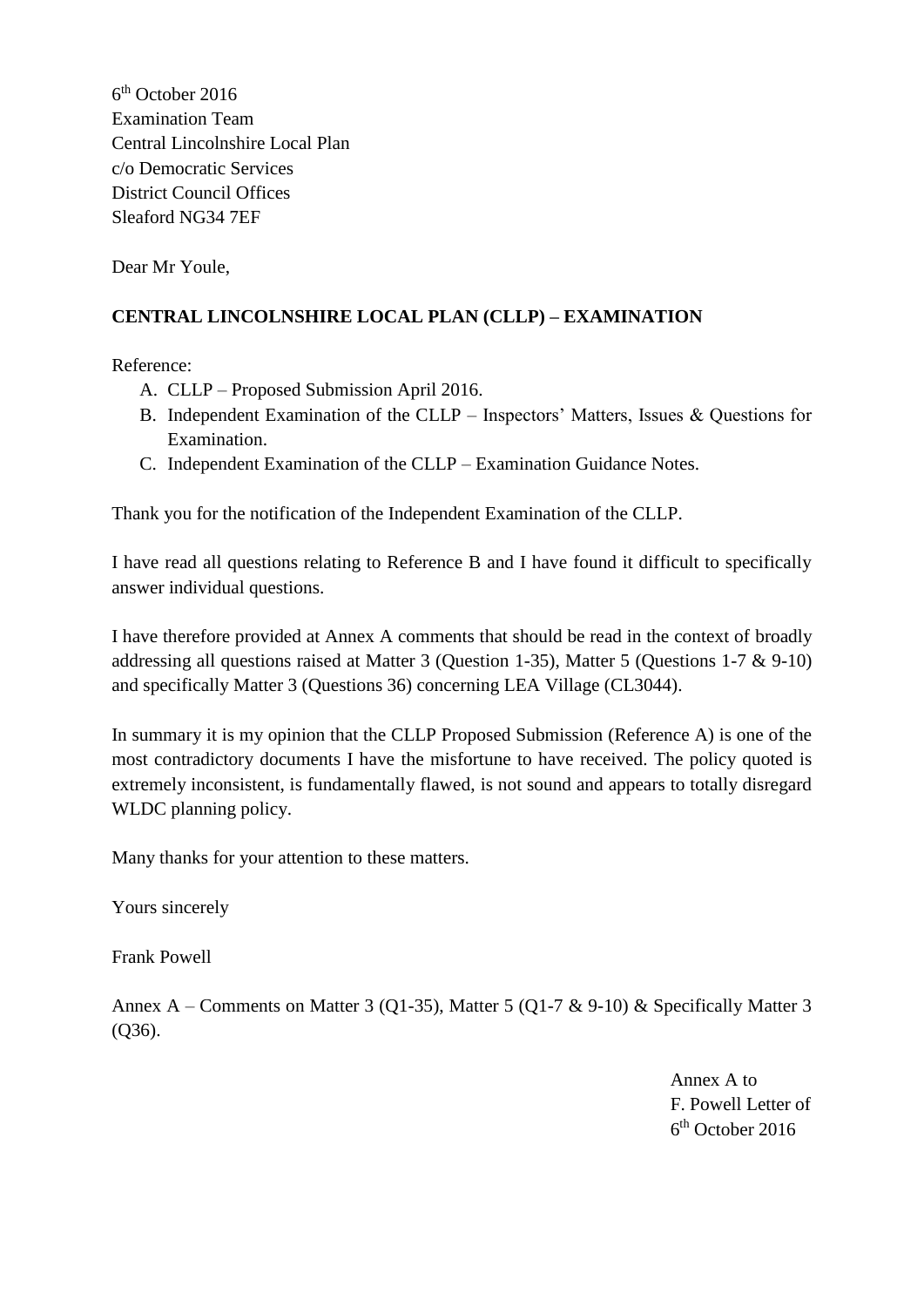## **COMMENTS ON MATTER 3 (Q1-35), MATTER 5 (Q1-7&9-10) & SPECIFICALLY MATTER 3 (Q36)**

Lea Village is a small quiet village with some 470 dwellings situated approximately 2 miles to the South of Gainsborough. The majority of the residents are it is understood retirees. The Village is close to the River Trent and surrounded by quite spectacular countryside with numerous walks.

The village has no Retail Outlets or Public Houses and it is understood that the village dates back to 1180 when Gilbertine nuns established a Heynings Nunnery in the village.

I suspected that the allocation of site CL3044 within the CLLP is based on a presumed need of growth in housing stock for the Gainsborough area and which is totally inconsistent with the WLDC Local Plan.

The first review of this plan identified Lea as a Subsidiary Rural Settlement (Policy STRAT3) where new housing development is limited to infill housing provided it meets the local need (STRAT7).

It is apparent that the CLLP has upgraded Lea from a small to a medium category village in the Proposed Submission of April 2016. This changes the policy from infill dwellings (max 3) to larger development proposals on sites of up to 9 dwellings. On its own this is a conflict and even more so considering that the proposal is now for up to 67 dwellings or 15% of Lea Village housing stock.

There appears to be no explanation within the CLLP Proposed Submission of April 2016 document to justify the upgrade of Lea Village from small to medium. Furthermore, to CLLP does not address the following facts:

**Education:** - The school has no capacity for to take any further pupils and has no available land to build an extension.

**Medical:** The surgery at Willingham-by-Stow is already overloaded with patients.

**Access to CL3044:** A recent application for a development off Willingham Road was rejected by WLDC on the grounds that apply equally to the CLLP's proposed site (CL3044). Two previous applications for two houses on this site have been refused on access grounds. The access is directly opposite the access road to the school, which suffers from severe congestion at school opening and closing times.

**Sewage Disposal:** The current sewage pipelines adjacent to the proposed site (CL3044) consist of two 150mm pipelines. One beneath Willingham Road (north section) and one to the south. The southern sewage pipeline passes close to the proposed site therefore it is assumed that any construction work would connect into this pipeline. Both the north and south sewage lines connect into the pipeline at Gainsborough Road, Lea prior to entering the small pumping station at the entrance to Lea Park.

It should be noted that the current sewage system is considerably old and is now inadequate for the number of houses connected into it. In heavy rain falls the junction of Willingham Road